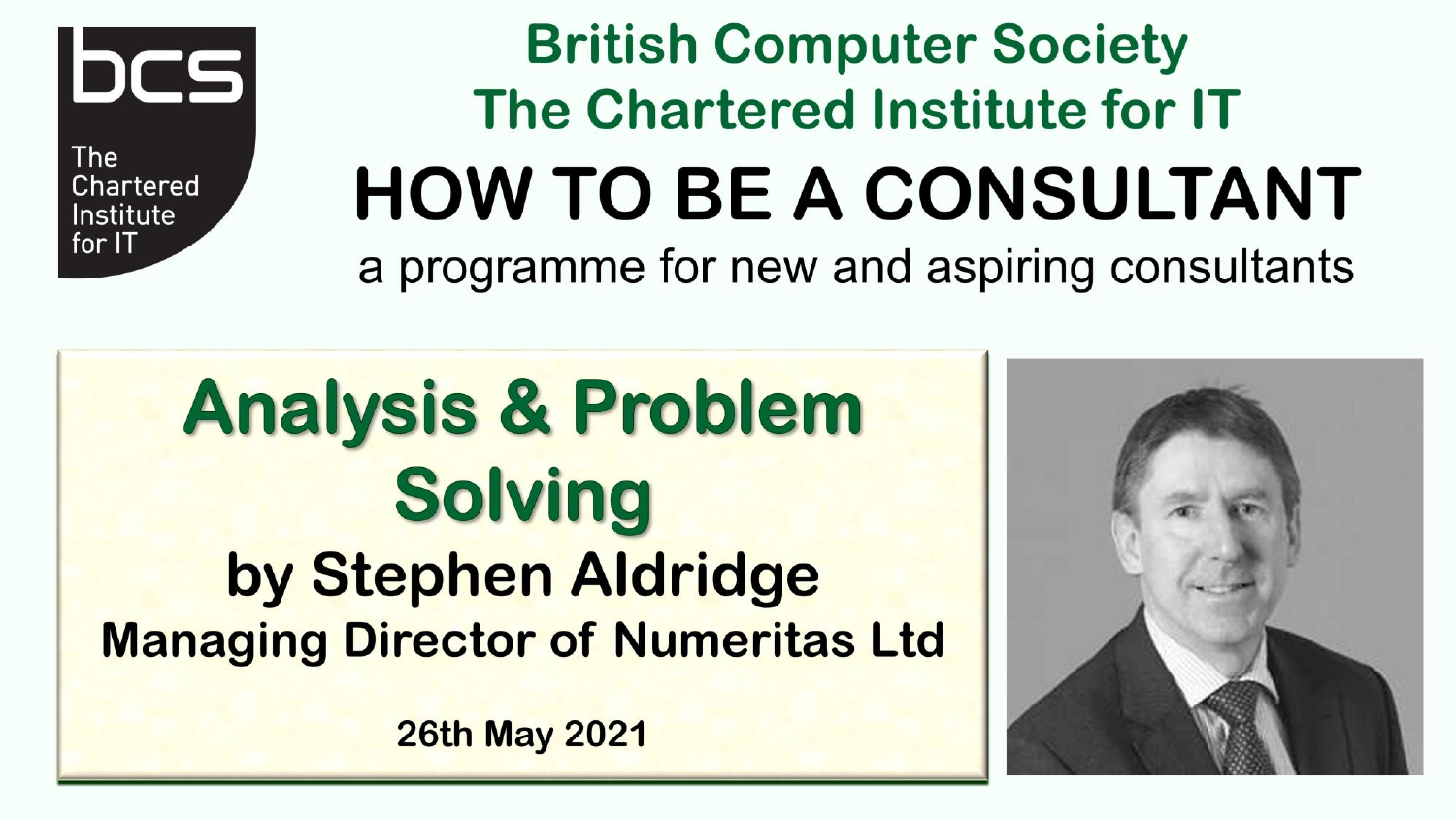

## ANALYSIS AND PROBLEM SOLVING

**STEPHEN ALDRIDGE 26 MAY 2021**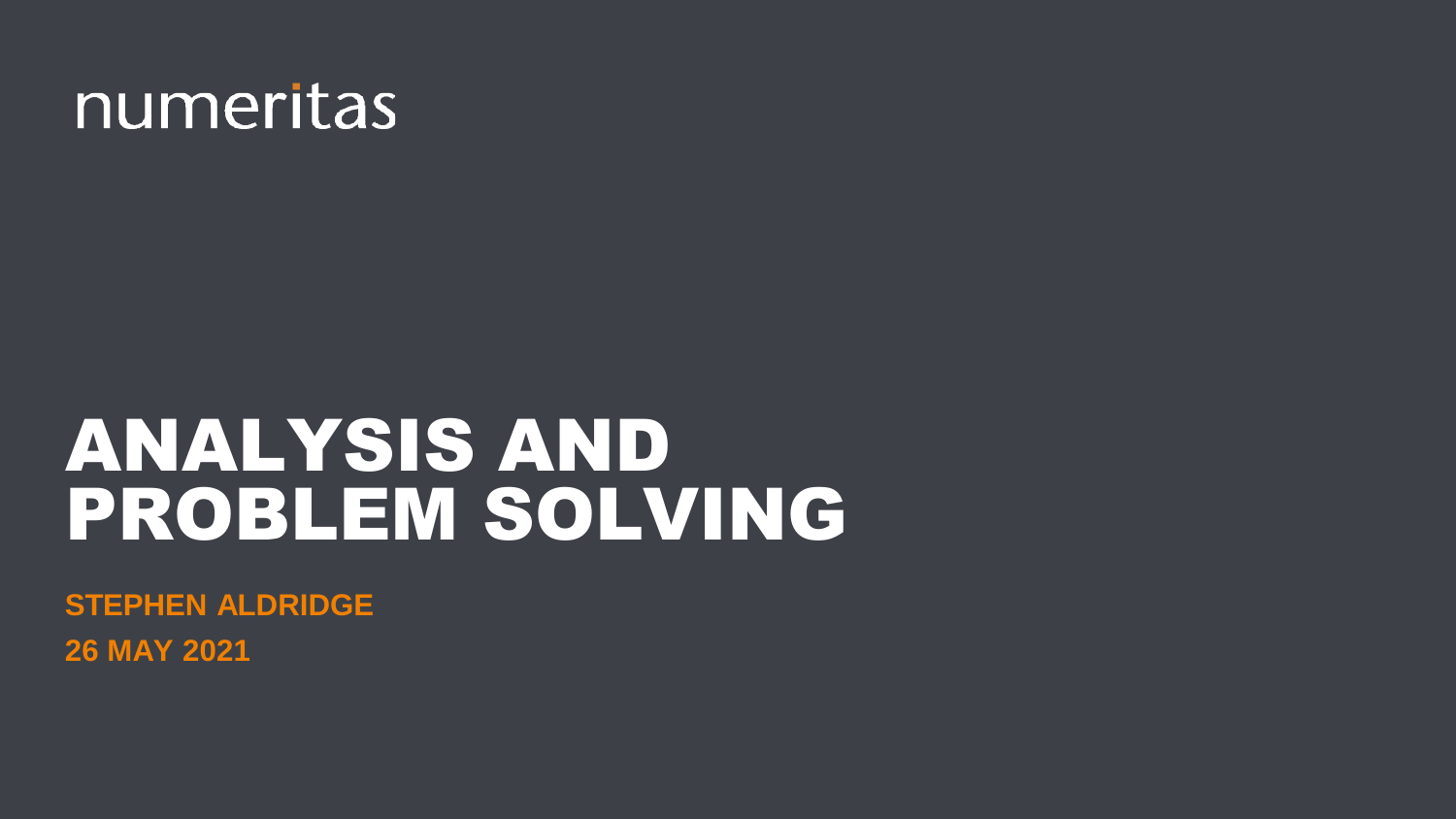## 2011 IARPA COMPETITION

- $\pm$  5 competing teams
- $+$  20,000+ people
- **+** 500+ questions over 4 years
- $\pm$  Example "will North Korea detonate a nuclear device before the end of this year"
- **+ Used Brier score to measure accuracy**
- $\pm$  Beat control group by 60% in year one, 78% year two.

## **SUPER-FORECASTING PHILIP TETLOCK & DAN GARNDER**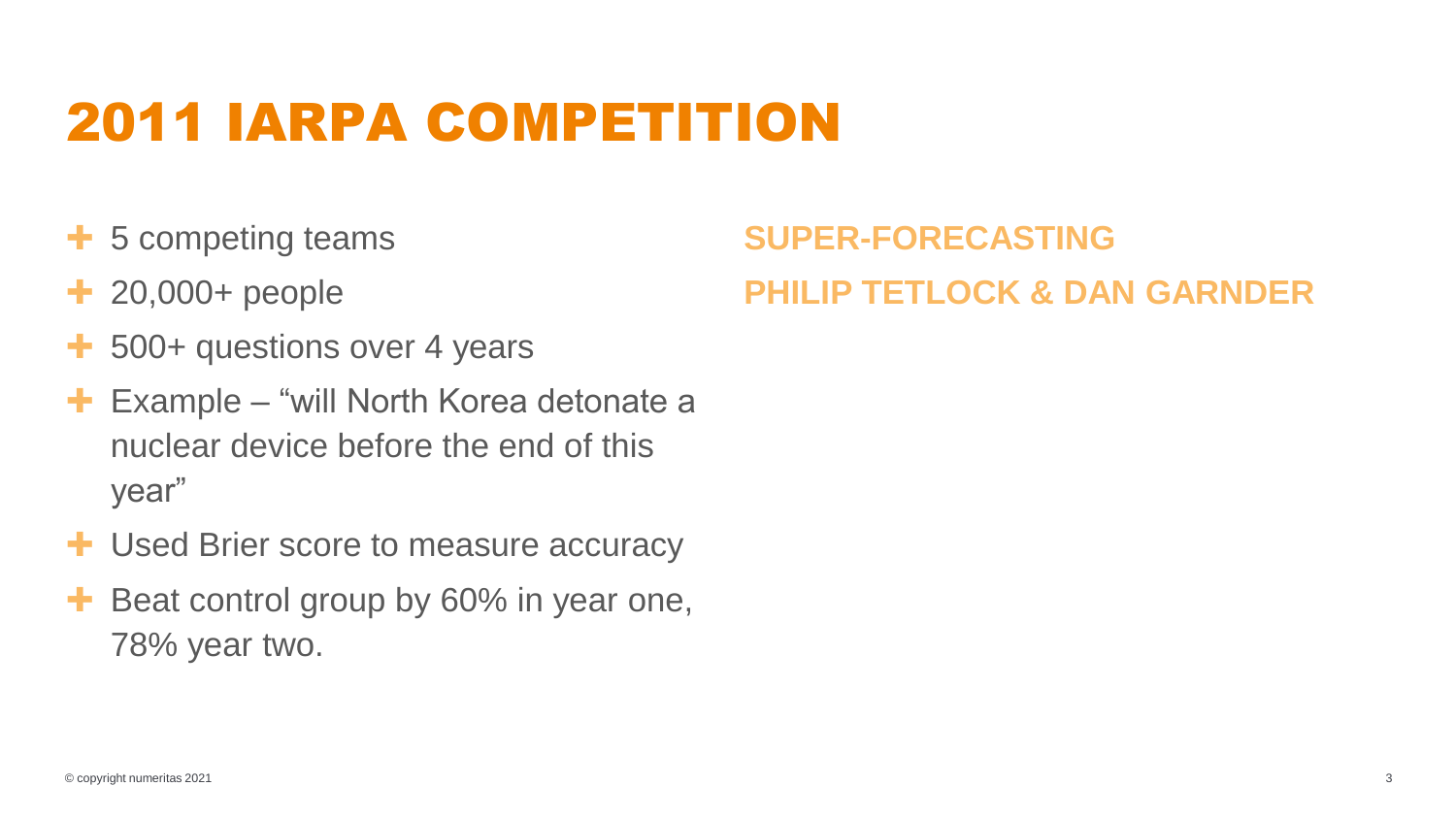## ANALYSIS TYPES AND TOOLS

- **+** Scientific / Chemical
- + Statistical
- + Engineering
- $+$  Linguistic
- Mathematical
- $+$  Literature
- + Pyschotherapy
- **+** Business

#### **+** Strategic

- + Excel
- + SPSS
- Simul8
- + Matlab
- Power BI
- $+ R$
- $+$  Python
- $+$  Tableau

### **TYPES SOFTWARE FRAMEWORKS**

- **+** Porters 5 forces
- $\div$  BCG Growth Share matrix
- **+** Value chain analysis
- **+** Decision trees
- **+** Weighted ranking
- $+$  Any 2x2 matrix!!

#### **TOO MANY TO MENTION !!**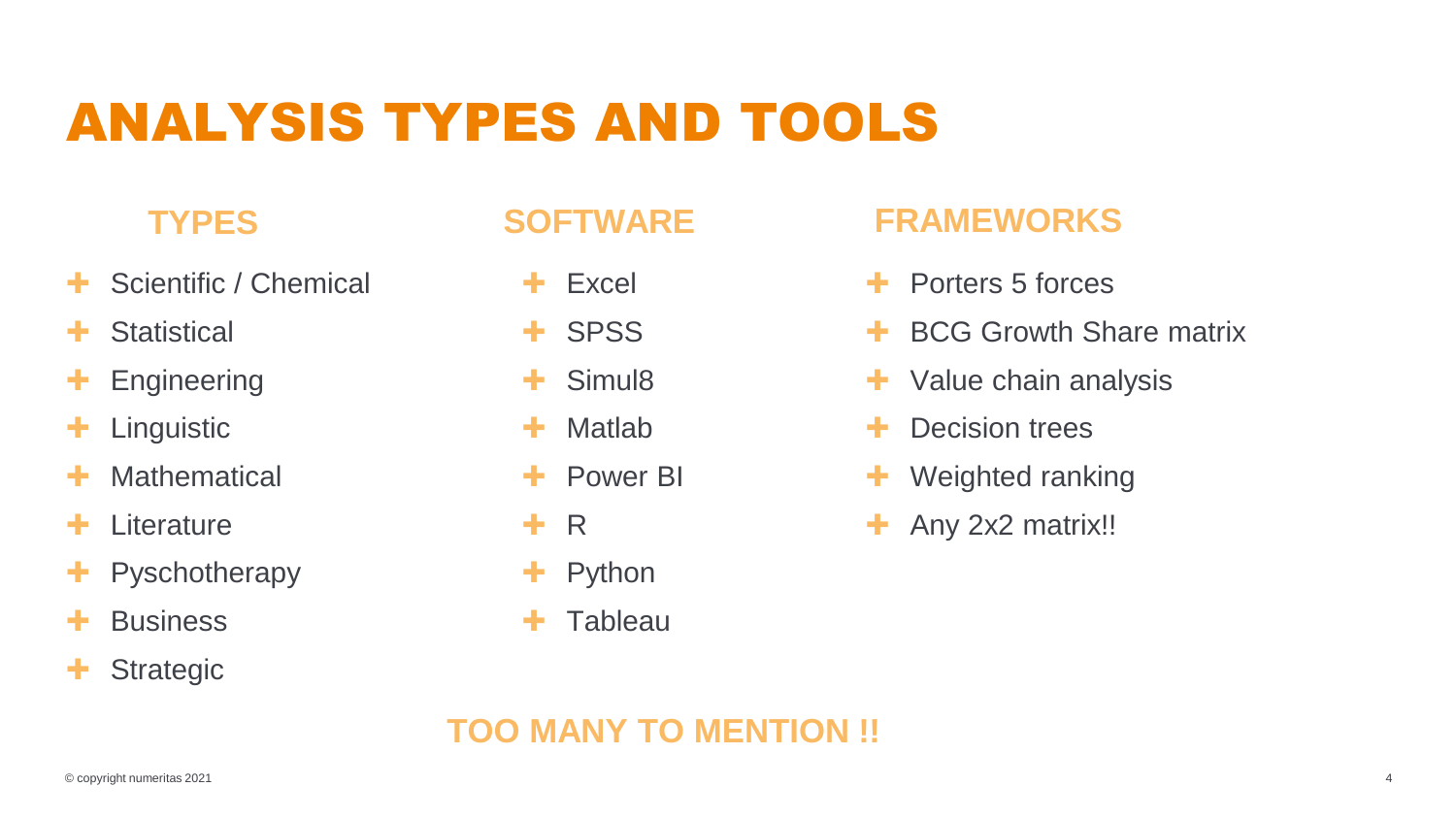## **HOW WE THINK**



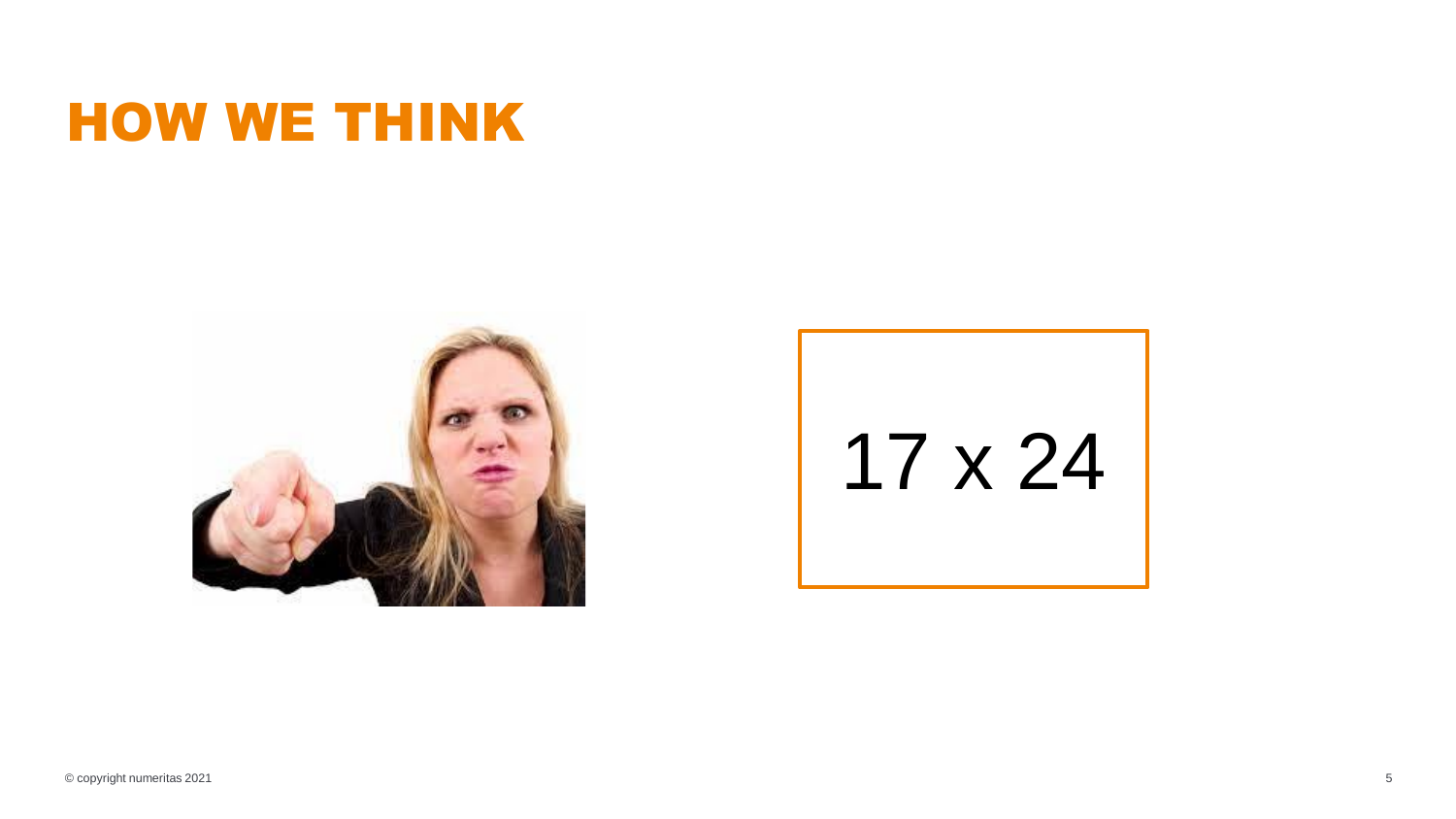### THINKING FAST AND SLOW – DANIEL KAHNEMAN

| System 1 - Intuitive / instinctive                 | <b>System 2 - Rational thought</b> |
|----------------------------------------------------|------------------------------------|
| Intuitive (snap decisions /<br><i>impressions)</i> | <b>Requires Cognitive effort</b>   |
| <b>Learned skills</b>                              | Can only focus on one task         |
| Easily mistaken                                    | Should use to validate system 1    |
| Subject to bias                                    | Example: calculation / analysis    |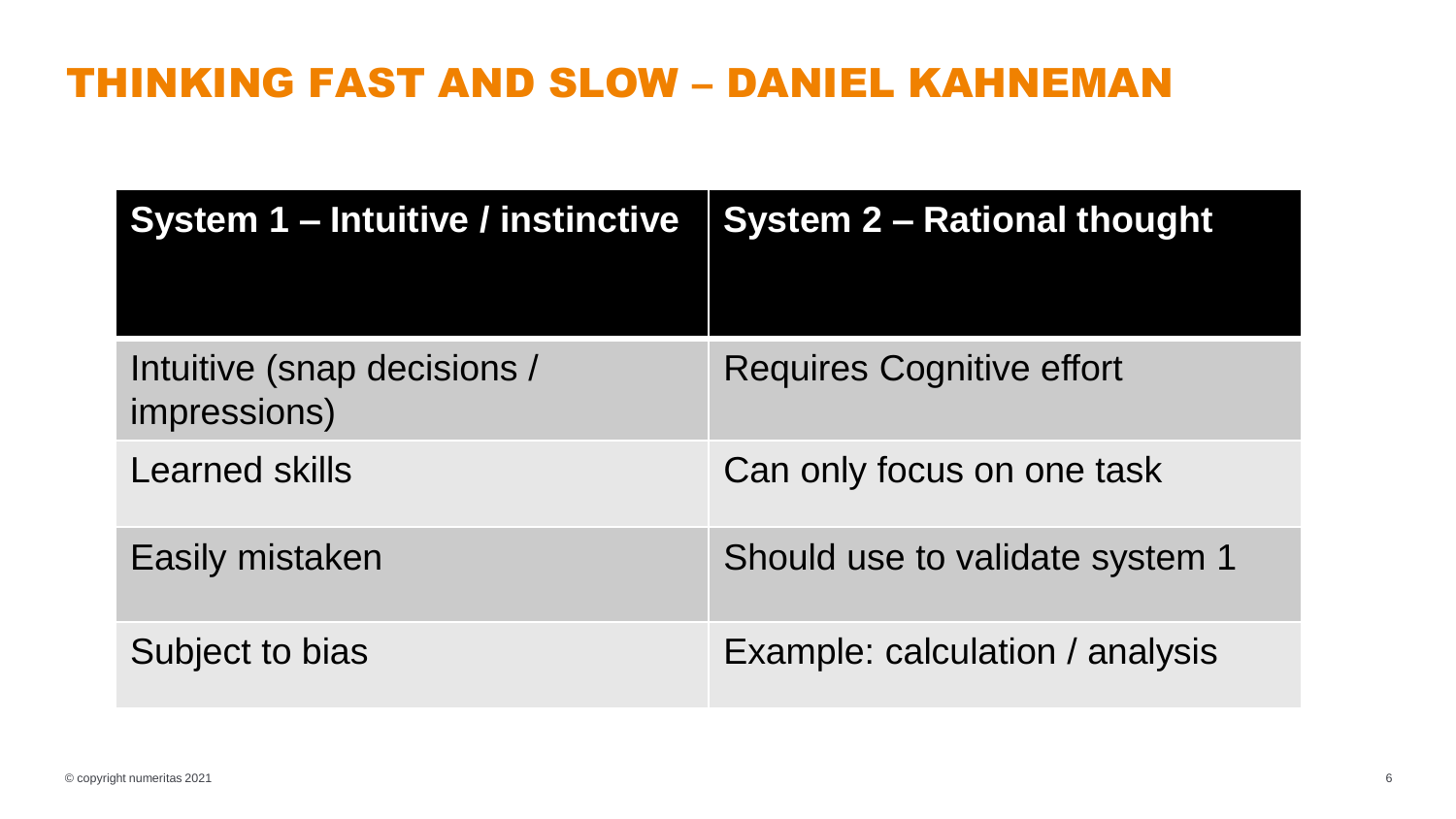## HOW WE MAKE DECISIONS

- 'System 1' thinking believes what it sees (or hears)
- $\pm$  If not challenged by 'system' 2 thinking, this becomes embedded
- **+** Once we have taken a position, we defend it
- **→** We seek out confirmatory information
- **→** We ignore contradictory evidence

## **CONFIRMATION BIAS**

We need to engage system 2 thinking to keep this in check!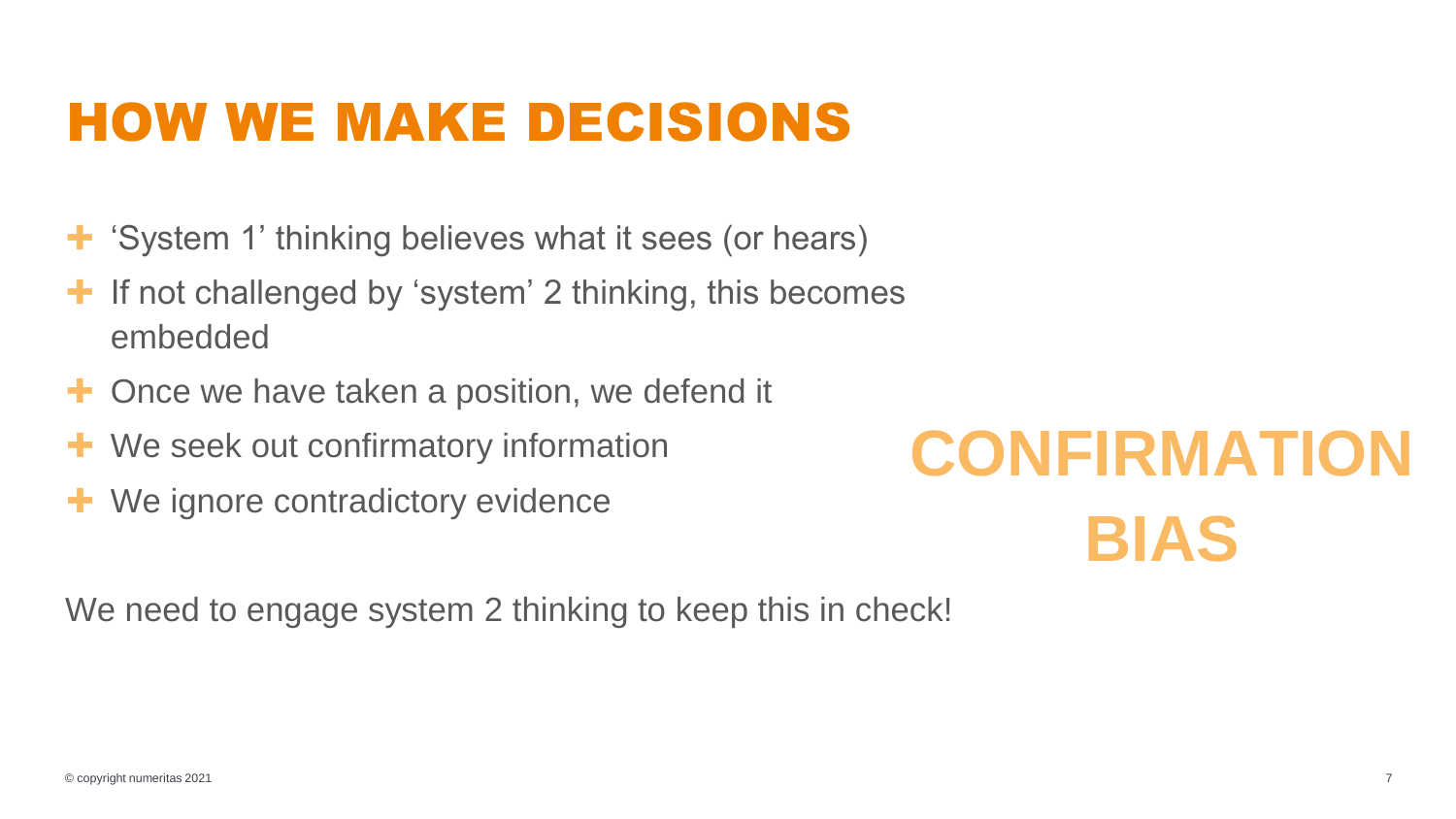## INTERPRETATION

#### **STATEMENT**

- **PROBABLE**
- **+ HIGHLY LIKELY**
- **CHANCES ARE SLIGHT**

#### **NATO Officers interpretation**

 **35% - 91% 51% - 91% 1% - 45%**

Source: https://www.cia.gov/library/center-for-the-study-ofintelligence/csi-publications/books-andmonographs/psychology-of-intelligenceanalysis/PsychofIntelNew.pdf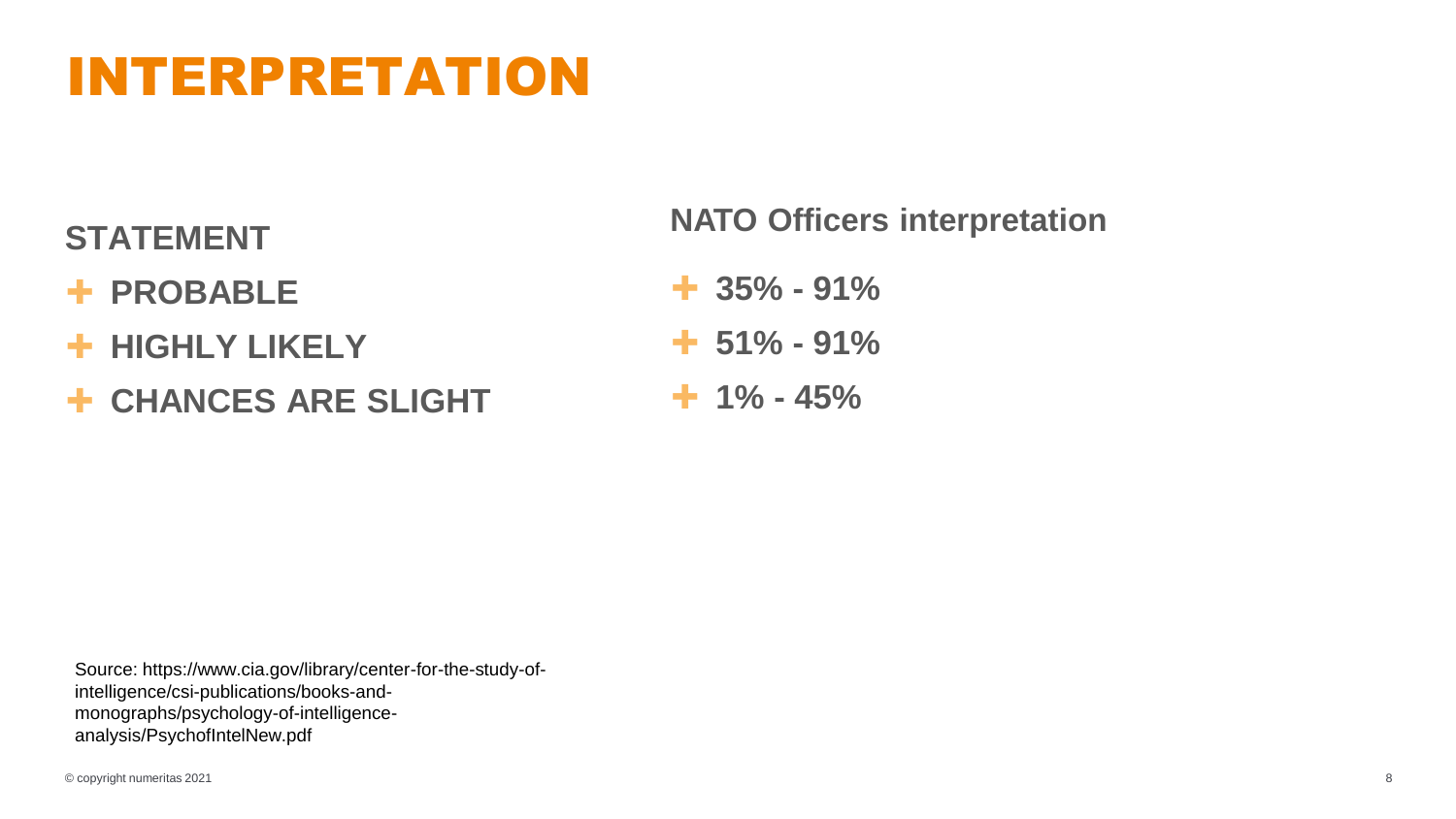## PROBLEM SOLVING STEPS

- 1. Define the problem
- 2. Generate alternatives
- 3. Evaluate and select alternatives
- 4. Implement
- 'correct' problem
- Rephrase the problem to generate different perspectives
- Why? When? Who? etc
- Break down large problems into smaller sub-problems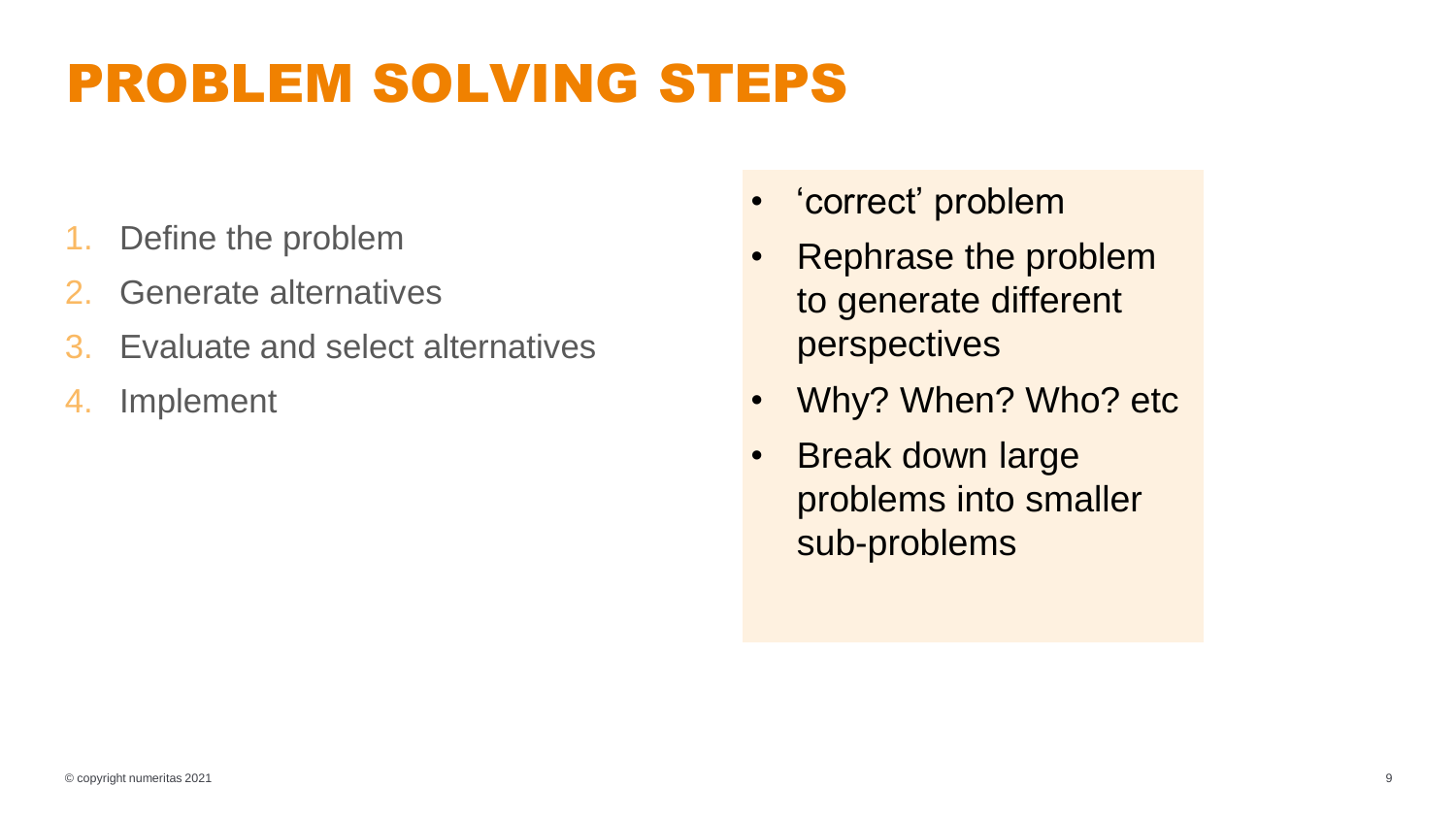## PROBLEM SOLVING STEPS

- 1. Define the problem
- 2. Generate alternatives
- 3. Evaluate and select alternatives
- 4. Implement
- **Brainstorming**
- 'Messy' (Tim Harford)
- Cognitive diversity
- Solve the opposite problem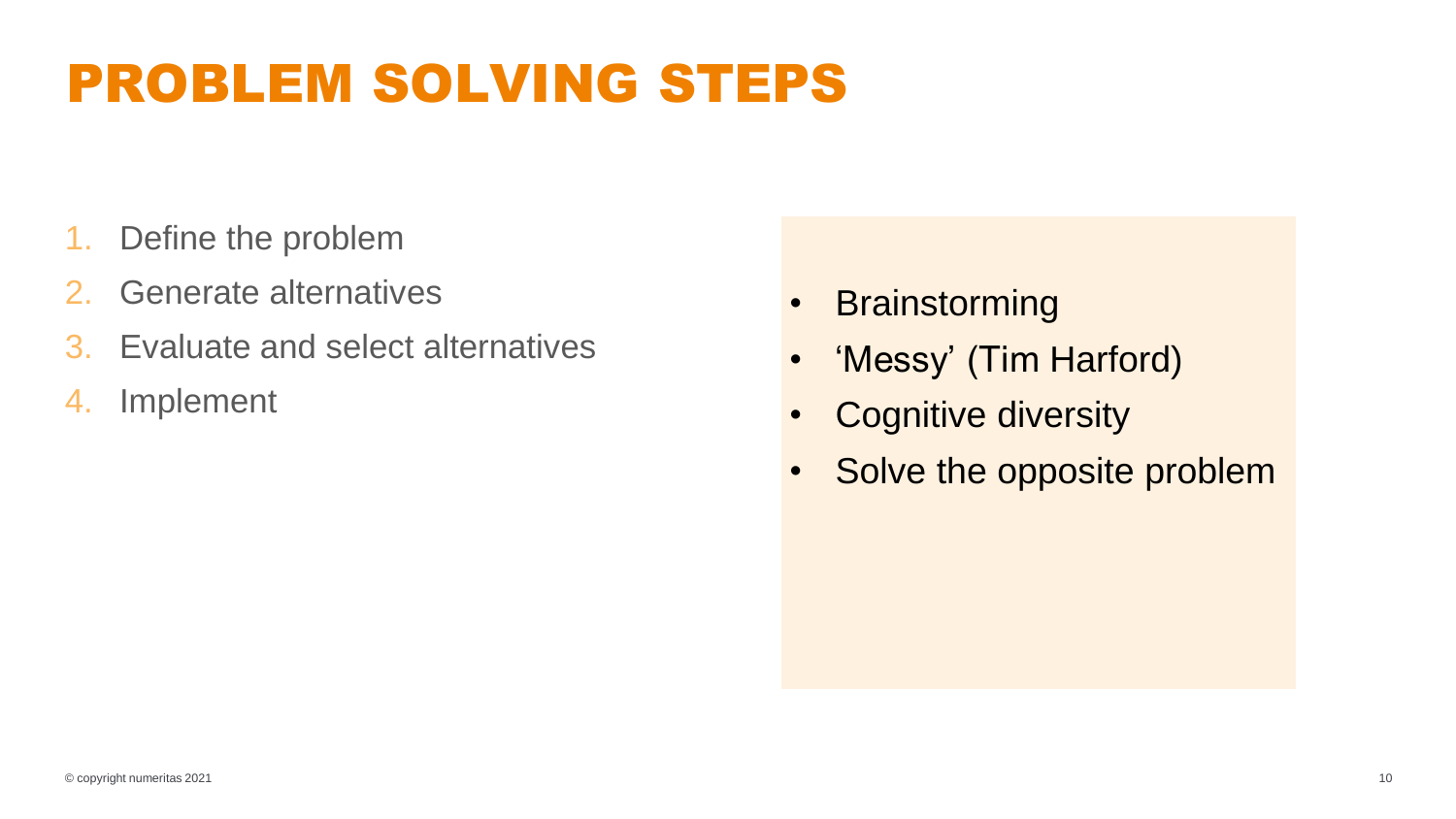## **HOW THE SUPER-FORECASTERS DID IT**

- $\pm$  Learnt to deal with probabilities
- Learn from similar situations (background incidence) ÷.
- Sought out all relevant information adjust accordingly ÷.
- Create competing hypotheses to avoid confirmation bias ÷.